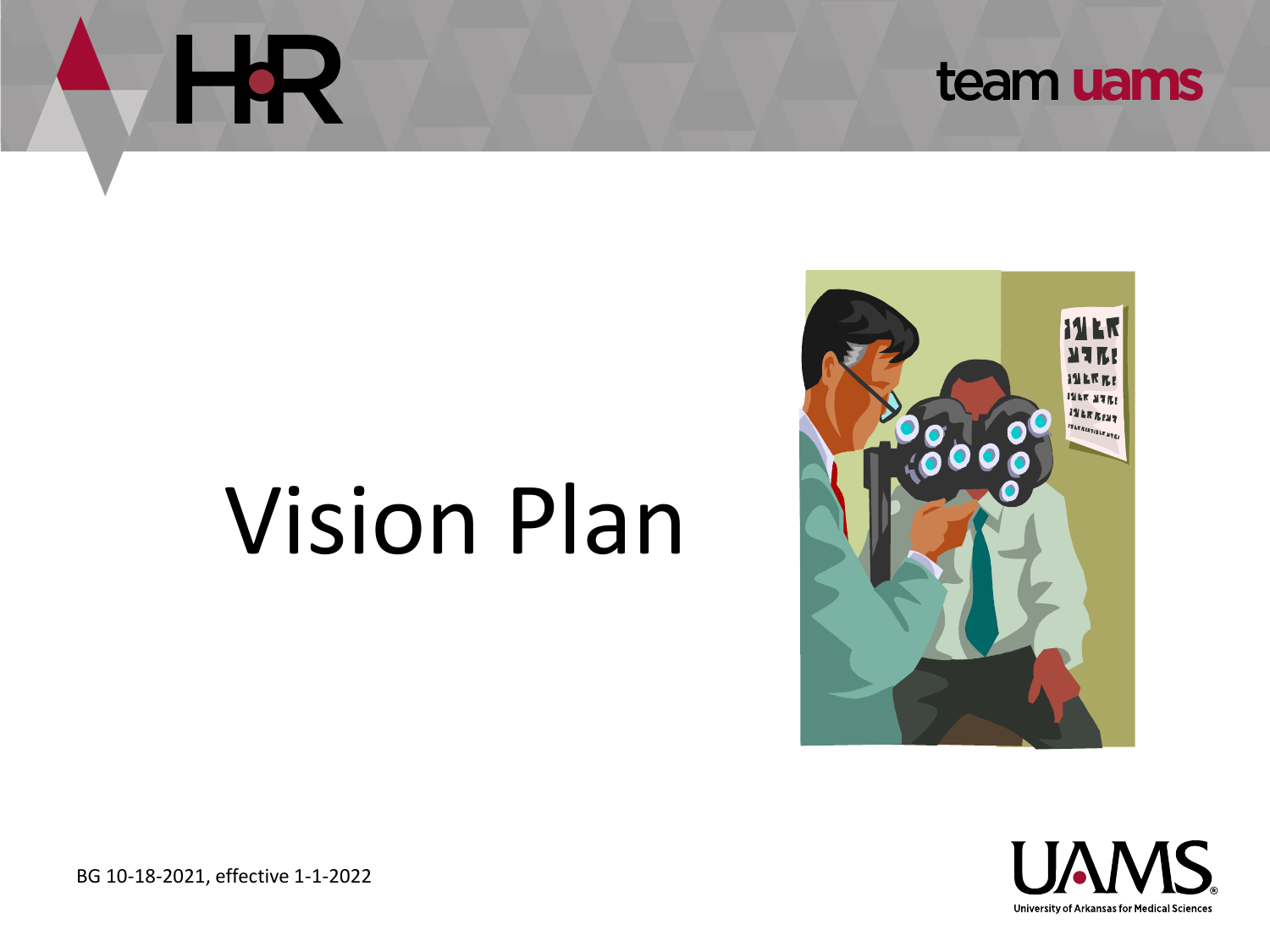## **Vision Plan**

- **EyeMed Plan** (fully insured through the carrier)
- See rate sheet for your premium cost. See Outline of Benefits for description of benefits, found at [www.benefits/uasys.edu.](http://www.benefits/uasys.edu)
- While open to all benefit-eligible employees, this plan is primarily for those who wear corrective eyewear because it lets you purchase glasses or contacts at a discount.
	- TIP: if you don't wear glasses or contacts, you don't need this plan. Your medical plan covers medical problems associated with your eyes, and the Classic and Premier plans cover a yearly routine vision exam with a small copay.

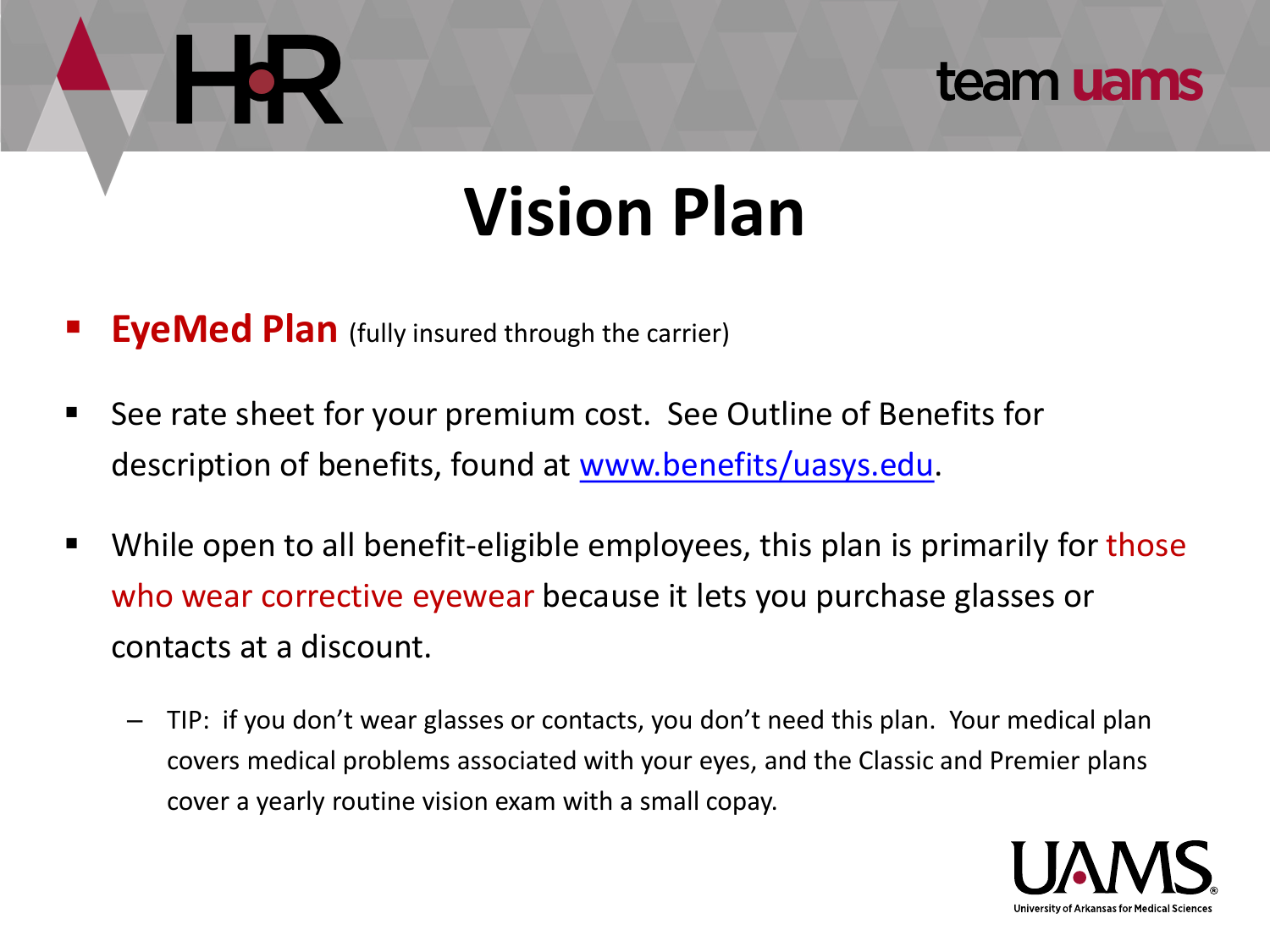# **EyeMed provider network**

- Since you will likely only use the benefit once a year (the plan year is the calendar year), be sure to go to an EyeMed in-network provider.
- Go to <u>www.eyemed.com</u> and click "Find an eye doctor" to find a provider You can search by location or doctor name.
- You'll boost your vision care savings when you choose a providers with the XPLUS notation.
- For assistance on the go, download the EyeMed Members App.
- For assistance with LASIK, call 800.988.4221.

.

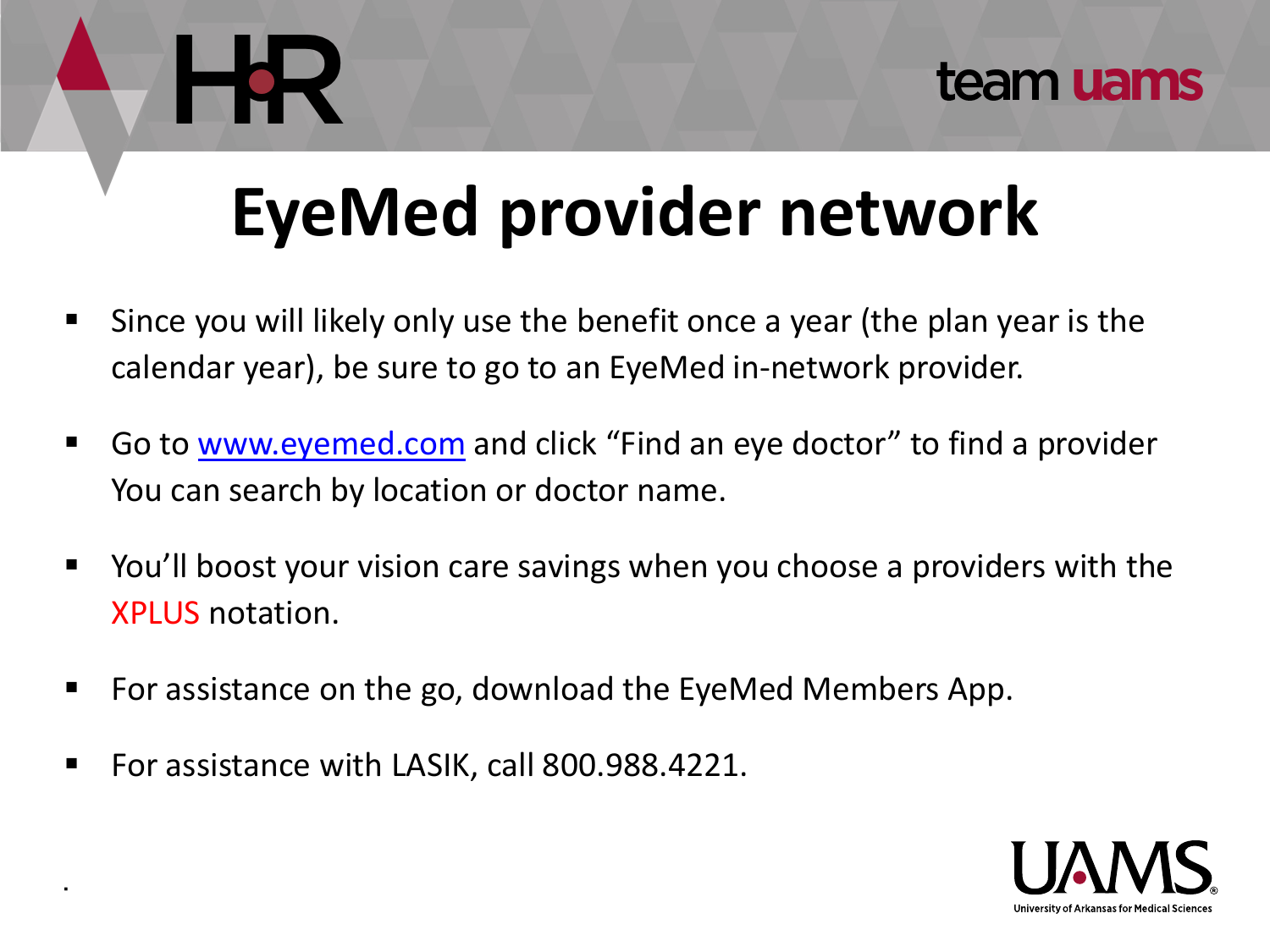

## Two Vision Plans to pick from **Basic** or **Enhanced**

■ Both cover an eye exam, you pay \$0 to \$10 innetwork

If you go to **UAMS Jones Eye clinic** for your routine exam, it will be billed under your medical insurance (\$10 Smartcare copay under Classic and Premier plans is same as the \$10 copay under EyeMed).

■ Both provide coverage for frames, lenses and contact lenses (subject to copays and allowances)

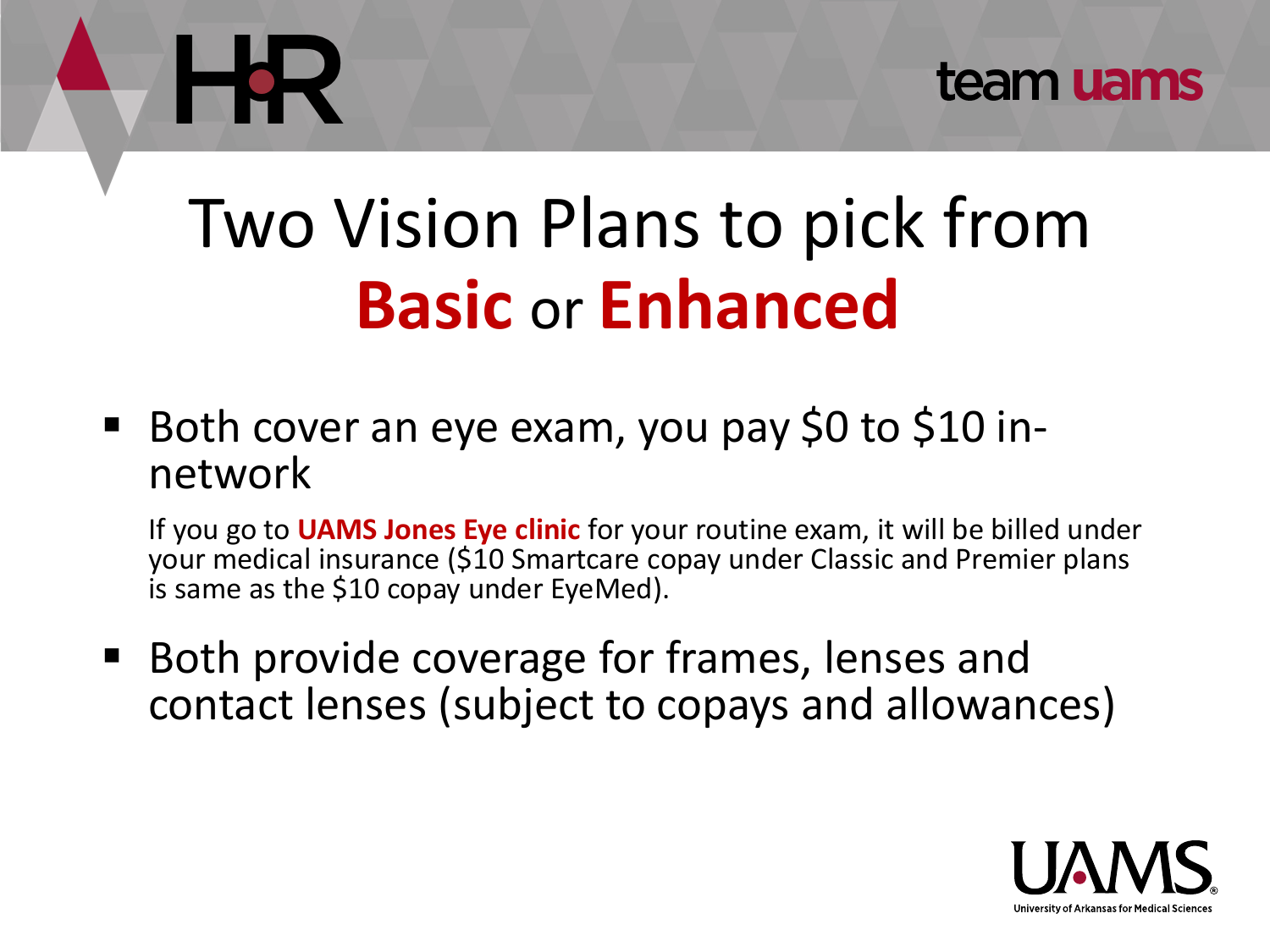# HR.



# **What's the difference between the two vision plans?**

| <b>Basic</b>                                               | <b>Enhanced</b>                                            |
|------------------------------------------------------------|------------------------------------------------------------|
| Frame replacement every 2 years                            | Frame replacement every year                               |
| \$125 or \$175 frame allowance<br>(dependent on network)   | Additional \$50 frame allowance                            |
| \$25 lenses copay (higher copay for<br>progressive lenses) | \$20 lenses copay (higher copay for<br>progressive lenses) |
| \$0 contact lenses copay, \$120<br>allowance               | Additional \$30 contact lenses<br>allowance                |
| Lower premium (see rate sheet)                             | Higher premium (see rate sheet)                            |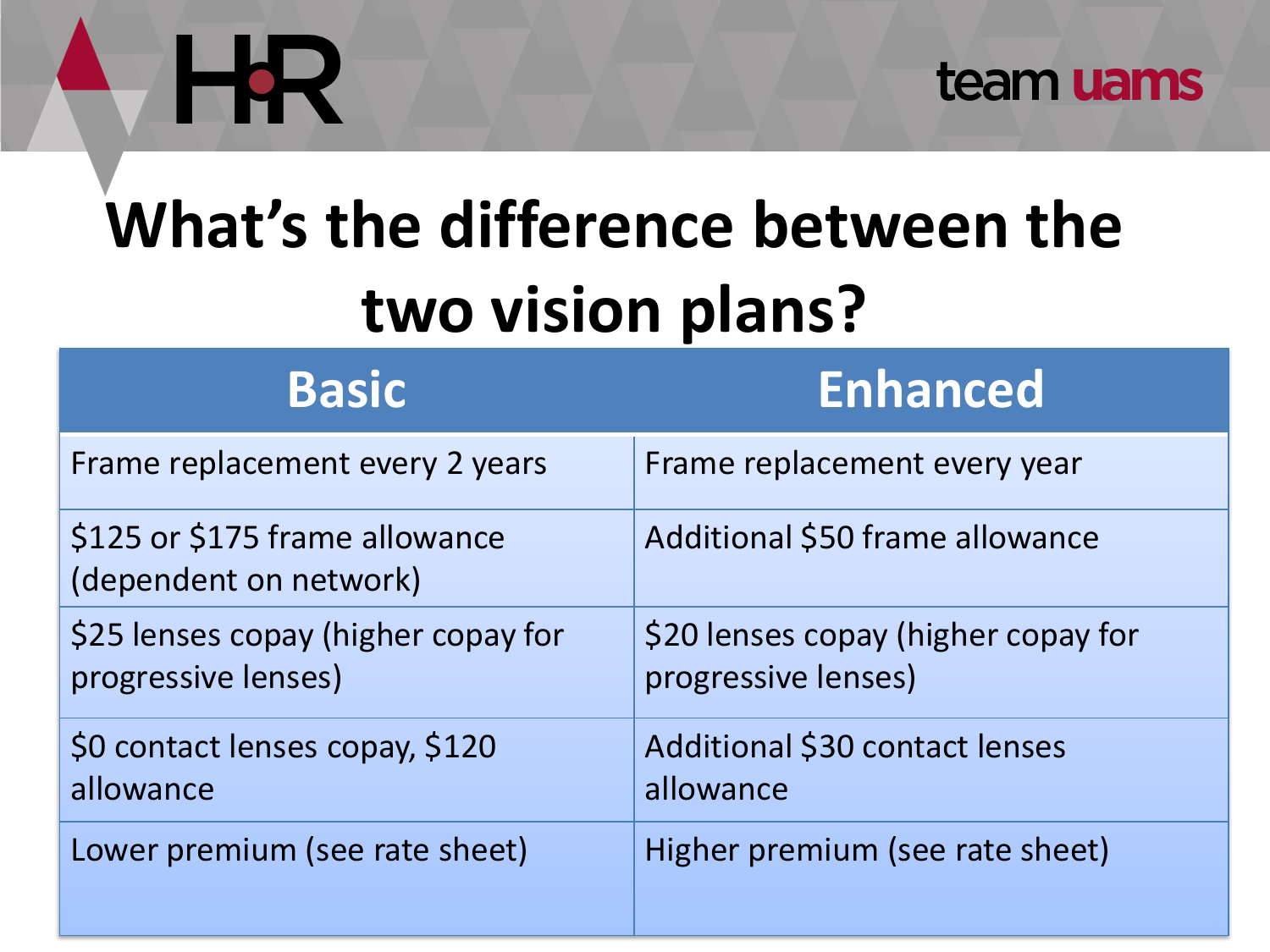# **Vision Plan Enrollment**

- If you do not enroll now, you would have to wait for next Open Enrollment Period
- But if you're already enrolled, you can add new dependents within 1 month (e.g. marriage, birth, adoption)
- Notify Human Resources immediately if a dependent becomes ineligible (e.g., to drop spouse when divorced)